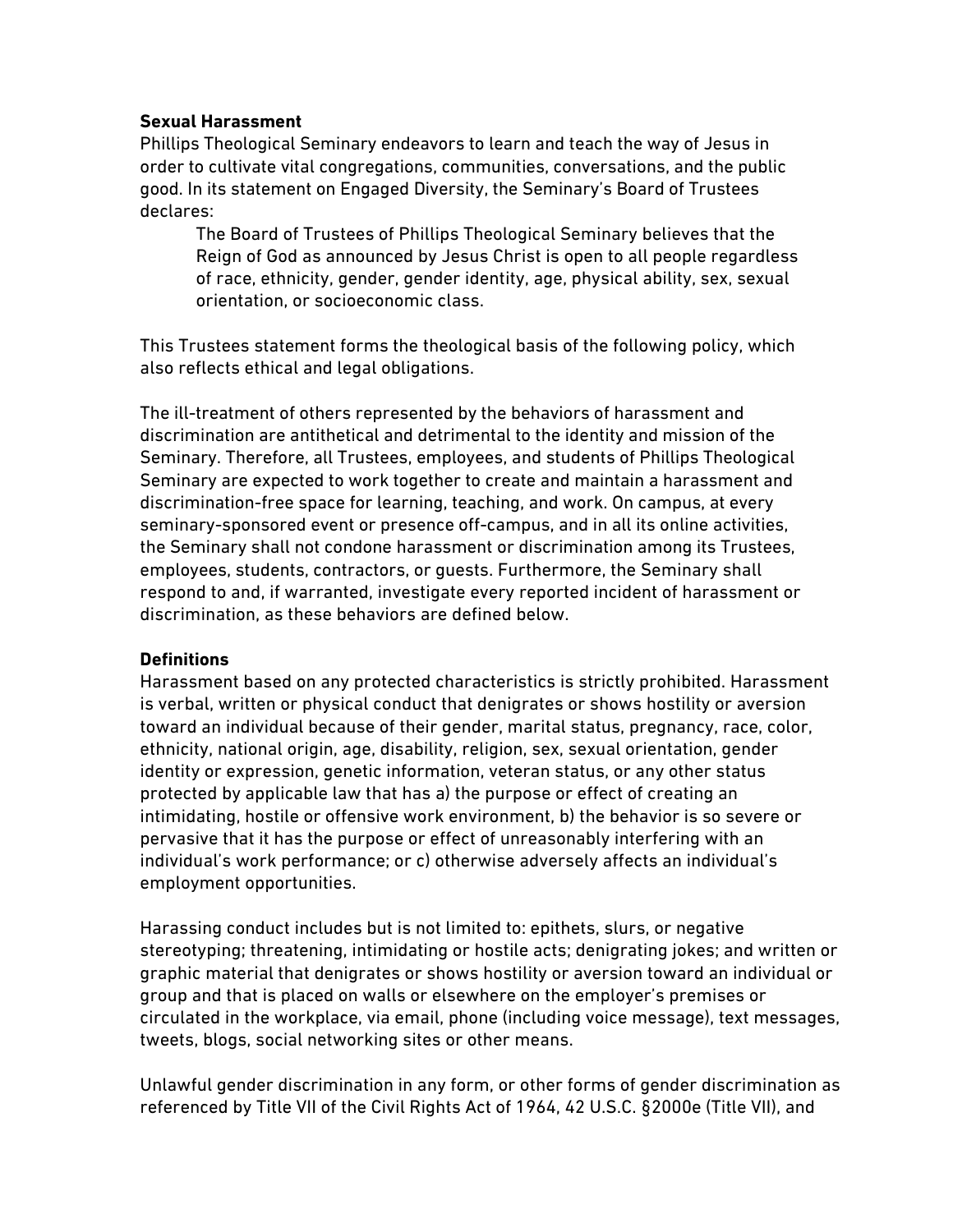Title IX of the Education Amendments of 1972, 20 U.S.C. §1681 (Title IX), is prohibited on campus, in online classes, at seminary-sponsored events, and in the recruitment, appointment, and advancement of employees. Gender discrimination of students, including sexual harassment, as referenced by Title IX, is prohibited on campus, classrooms (on campus and on-line), at seminary sponsored activities, and in the evaluation of students' academic or work performance.

Sexual harassment constitutes discrimination and is illegal under applicable federal, state, and local laws.

Sexual harassment is defined in the Equal Employment Opportunity Commission Guidelines as unwelcome sexual advances, requests for sexual favors and other verbal or physical conduct of a sexual nature when for example a) submission to such conduct is made either explicitly or implicitly term or condition of an individual's employment; b) submission to or objection of such conduct by an individual is used as the basis for employment decisions affecting such individual; or c) such conduct has the purpose or effect of unreasonably interfering with an individual's work performance or creating an intimidating, hostile or offensive working environment.

Sexual Harassment can have two forms:

- 1. Quid pro quo harassment involves an explicit or implied exchange; that is, the granting or denial of a benefit or privilege in exchange for sexual considerations. The harasser uses submission to or rejection of the offensive conduct as the basis for decisions such as employment, promotion, transfer, selection for training, performance evaluation, or the basis for academic evaluation or recommendations.
- 2. A hostile environment may be created by harassing verbal, written, graphic, or physical conduct that is severe or persistent, and objectively offensive such that it interferes with, limits or denies the ability of an individual to participate in or benefit from educational program or activities or employment access, benefits or opportunities.

A hostile environment can be created through the use of, but not limited to:

- offensive or demeaning language;
- sexual remarks, jokes, behavior, innuendo and or pranks;
- unwelcome sexual advances, including unwanted touching;
- the use of professional authority to inappropriately draw attention to the gender, sexuality, or sexual orientation of an employee or student;
- insults, including lewd remarks or conduct;
- demands/threats for sexual favors or actions;
- obscene comments or gestures;
- visual displays of degrading sexual imagery or pornography;
- indecent exposure;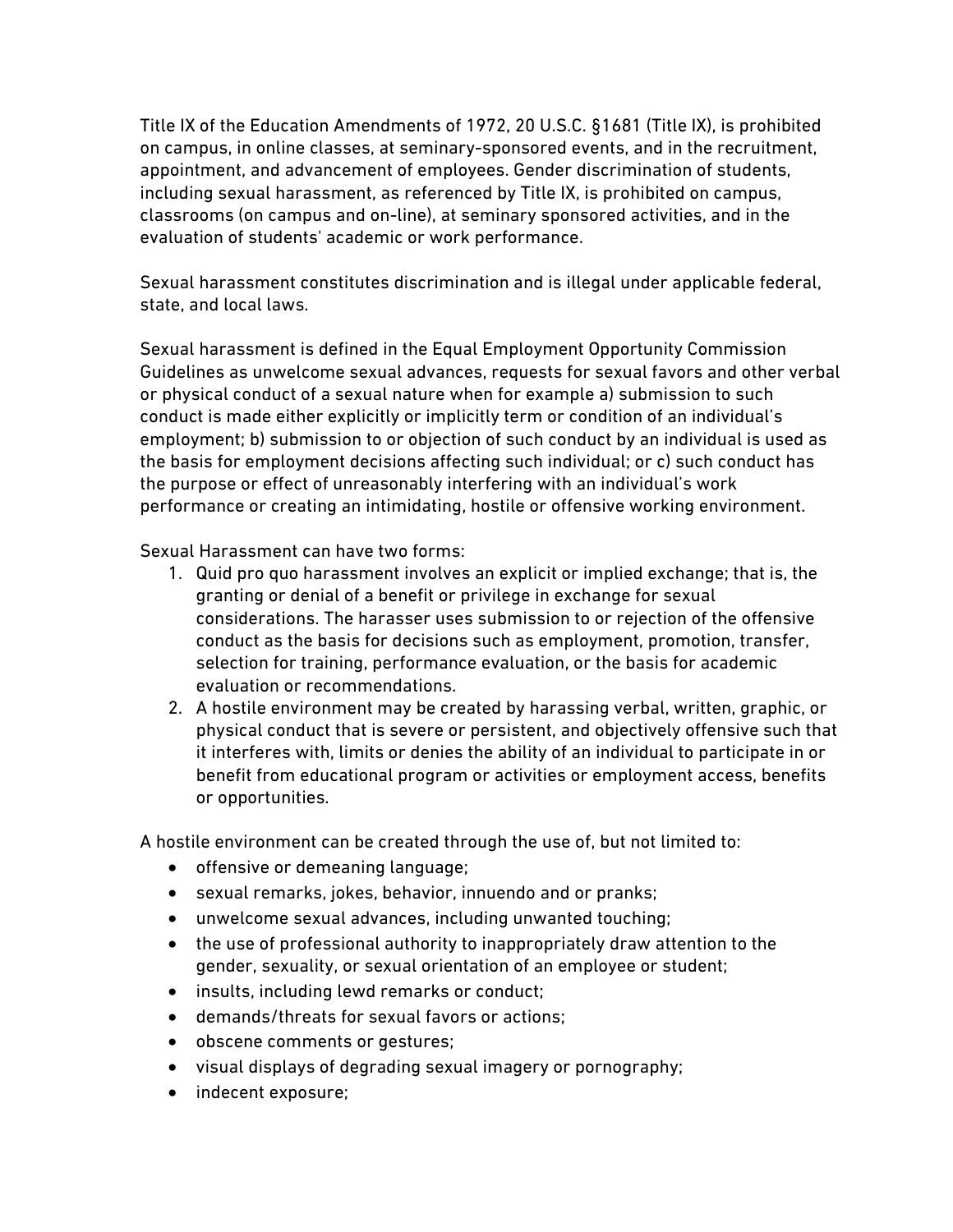- pressure to accept unwelcome social invitations;
- stalking;
- dating violence;
- domestic violence and
- harassing telephone calls, e-mails, letters, notes or other forms of unwelcome communication.

The EEOC website also states the following, and the Seminary policy affirms:

- Both victim and the harasser can be persons of any sex, gender, or gender identity.
- Although the law doesn't prohibit simple teasing, offhand comments, or isolated incidents that are not very serious, harassment is illegal when it is so frequent or severe that it creates a hostile or offensive work environment or when it results in an adverse employment decision (such as the victim being fired or demoted).
- The harasser can be the victim's supervisor, a supervisor in another area, a coworker, or someone who is not an employee of the employer, such as a client or customer.

Behaviors that do not meet the Title IX definition of sexual harassment may still be inappropriate in the Seminary community and may be pursued by a complaint (see Complaint Policy).

### **Initiating a Title IX Complaint**

The Seminary shall (1) respond to every complaint of harassment reported, (2) take appropriate action which may include investigation, (3) impose appropriate sanctions on offenders in a case-by-case manner up to and including termination, and (4) protect the privacy of all those involved to the extent possible.

Any employee who believes that the actions and or words of an employee, vendor, contractor, Trustees, or other third-party having an agreement with the Seminary constitutes harassment has the responsibility for reporting the incident to the Title IX Coordinator/Senior Human Resources Director. The complaint should be filed as soon as possible after the alleged incident occurs.

The Title IX Coordinator/Senior Human Resources Director shall interview the complainant and advise the complainant on the steps that the complainant may take to prevent such conduct from continuing to occur. If the allegation falls under this policy, Title IX Coordinator/Senior Human Resources Director will begin a confidential investigation, as described below.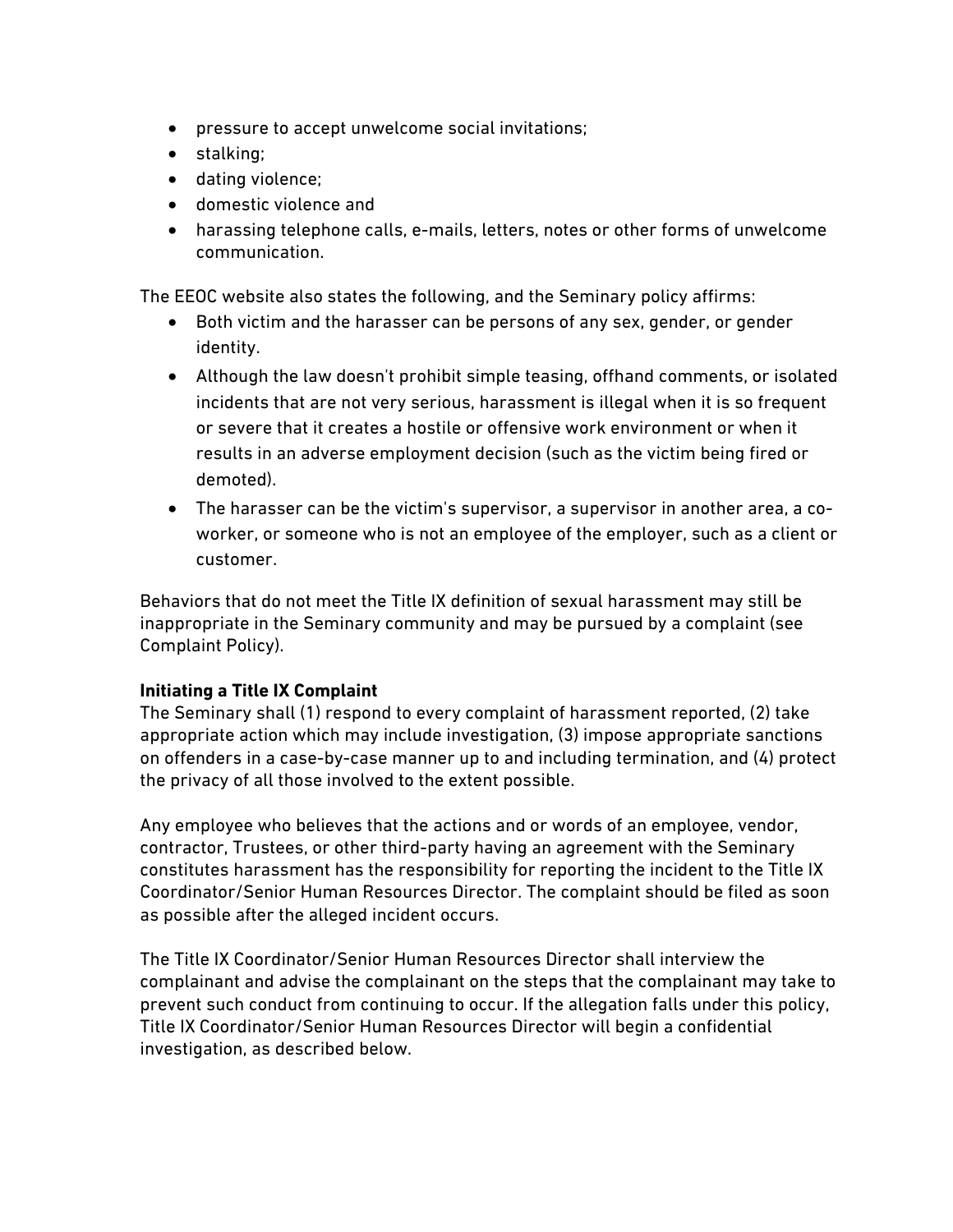The seminary prohibits retaliation against any individual who in good faith alleges discrimination or harassment or participates in an investigation of such reports.

All Seminary employees are obligated to fully cooperate with an investigation. Refusal or willful neglect to cooperate may result in disciplinary action, up to and including termination.

# **A. Initial Investigation**

Upon receipt of a formal complaint alleging sexual harassment, the Title IX Coordinator/Senior Human Resources Director (or other trained designee if Senior Human Resources Director is the "accused") will conduct an investigation of the charge, interview the parties involved and gather pertinent evidence. During the initial investigation, the Title IX Coordinator/Senior Human Resources Director is authorized to explore means by which the matter may be informally resolved.

Other witnesses and other parties may be interviewed to clarify details. The accused will have an opportunity to respond.

In arriving at a determination of the existence of harassment, at any stage in the proceedings, the evidence as a whole, the totality of the circumstances, and the context in which the alleged incident(s) occurred, shall be considered. The determination of the existence of harassment will be made from the facts on a case-by-case basis. False statements made during a harassment investigation may be grounds for termination.

At any stage in the investigation and review process, if Title IX Coordinator/Senior Human Resources Director reasonably believes that immediate harm to either party is threatened by the continued performance of either party's regular duties or Seminary responsibilities, the president or a vice president may suspend or reassign such duties or responsibilities pending the completion of the investigation and review process.

The initial investigation will be completed as soon as practical.

### **B. Recommendation**

The Title IX Coordinator/Senior Human Resources Director will make a written report. The report will include factual statements regarding the existence of prohibited conduct and recommendations regarding actions to take, if any, to the supervisor(s) involved. After discussion with the president and/or vice president(s), Title IX Coordinator/Senior Human Resources Director will deliver the decision to the individual bringing the complaint and the alleged harasser. The complainant and the accused shall be notified of the right to appeal.

Any employee who has been found after investigation to have engaged in harassment will be subject to appropriate corrective and disciplinary action.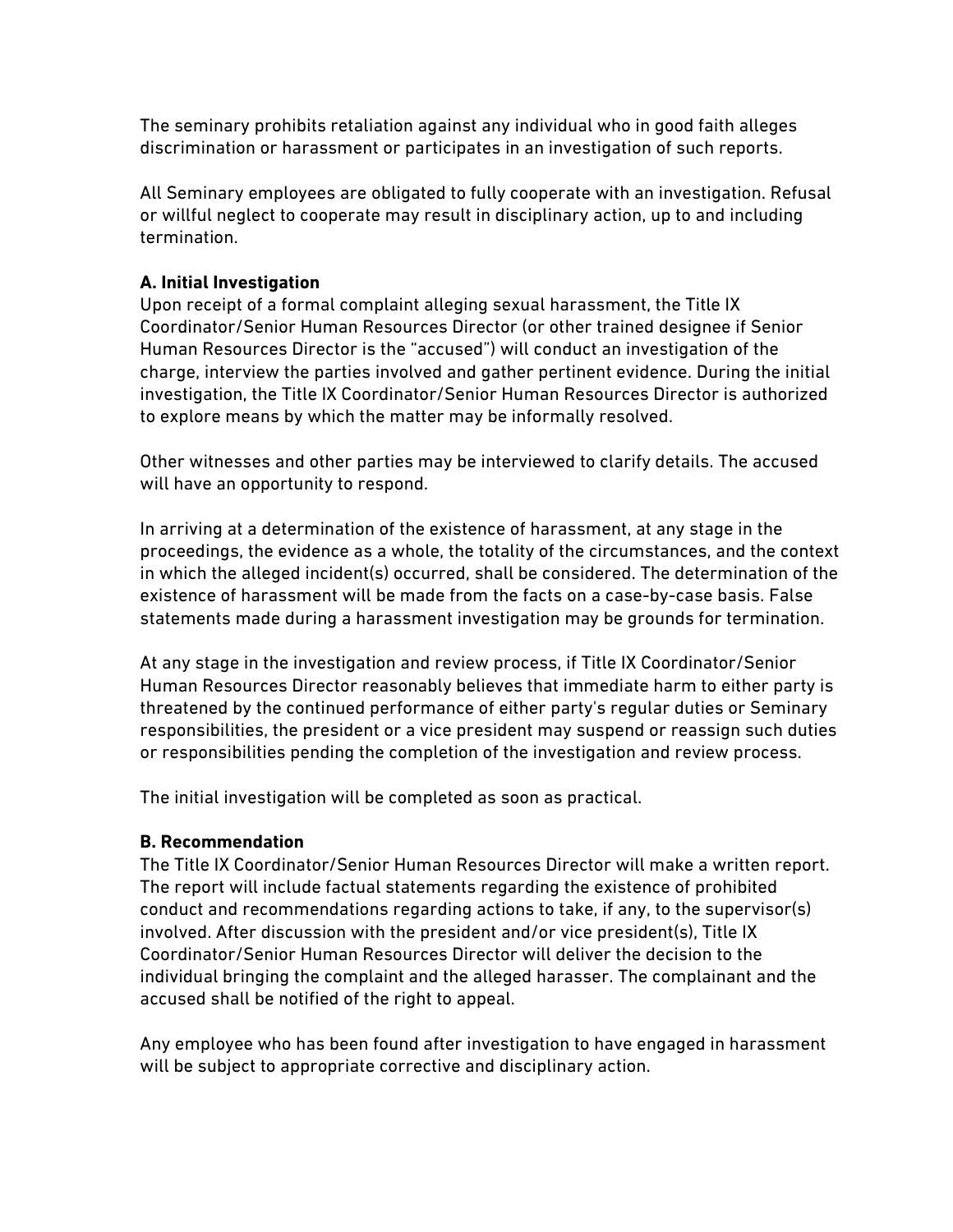# **C. Appeal of Formal Complaint Resolution / Disciplinary Action**

- 1. Either the complainant or the person accused may file an appeal of any decision concerning the resolution of the complaint. An appeal by either party must be made in writing, delivered to the Title IX Coordinator/Senior Human Resources Director within five (5) business days of receipt of the notice of resolution/disciplinary decision.
- 2. The written appeal must state in detail the reason(s) for the appeal and shall state all relevant facts and arguments in support of same: Specify each and every alleged factual error, and/or details of each, and every relevant fact that was omitted from the investigation.

No disciplinary or other action based on the complaint shall be taken against the alleged offender during the appeal process, although temporary, interim measures may remain in place. The president or appropriate vice president may at their discretion, at any point in the complaint process, place the alleged offender on administrative leave, with pay, or implement a temporary reassignment.

3. Following receipt of a written appeal by the Title IX Coordinator/Senior Human Resources Director, a three-person hearing panel will be selected by a member of the executive team who will endeavor to avoid conflicts of interest. The panel shall include a board designee, a member of the executive team (except for the president), and an employee. The Title IX Coordinator/Senior Human Resources Director will train the panel, inform them in writing of the complaint process up to that point, and of the basis for the initial finding and recommendation. The panel will review the written materials. In addition, the panel will interview the complaining party and the accused. After reviewing the initial investigation, interviewing all relevant parties, and deliberating, the panel will communicate its findings to the Title IX Coordinator/Senior Human Resources Director and, if appropriate, recommendations for disciplinary and/or corrective action to be taken. The Title IX Coordinator/Senior Human Resources Director will meet with the President of the Seminary or the President's designee and report the panel's recommendations. The President or the President's designee may meet with the members of the panel. The President or the President's designee may meet with the complaining party, the accused and appropriate department supervisors or directors to communicate her/his decision based upon the initial recommendations and the panel's findings.

### **D. Withdrawal of Complaint**

The complainant may withdraw the complaint at any point during the investigation or prior to the completion of any formal hearing on the matter. Once a complaint is